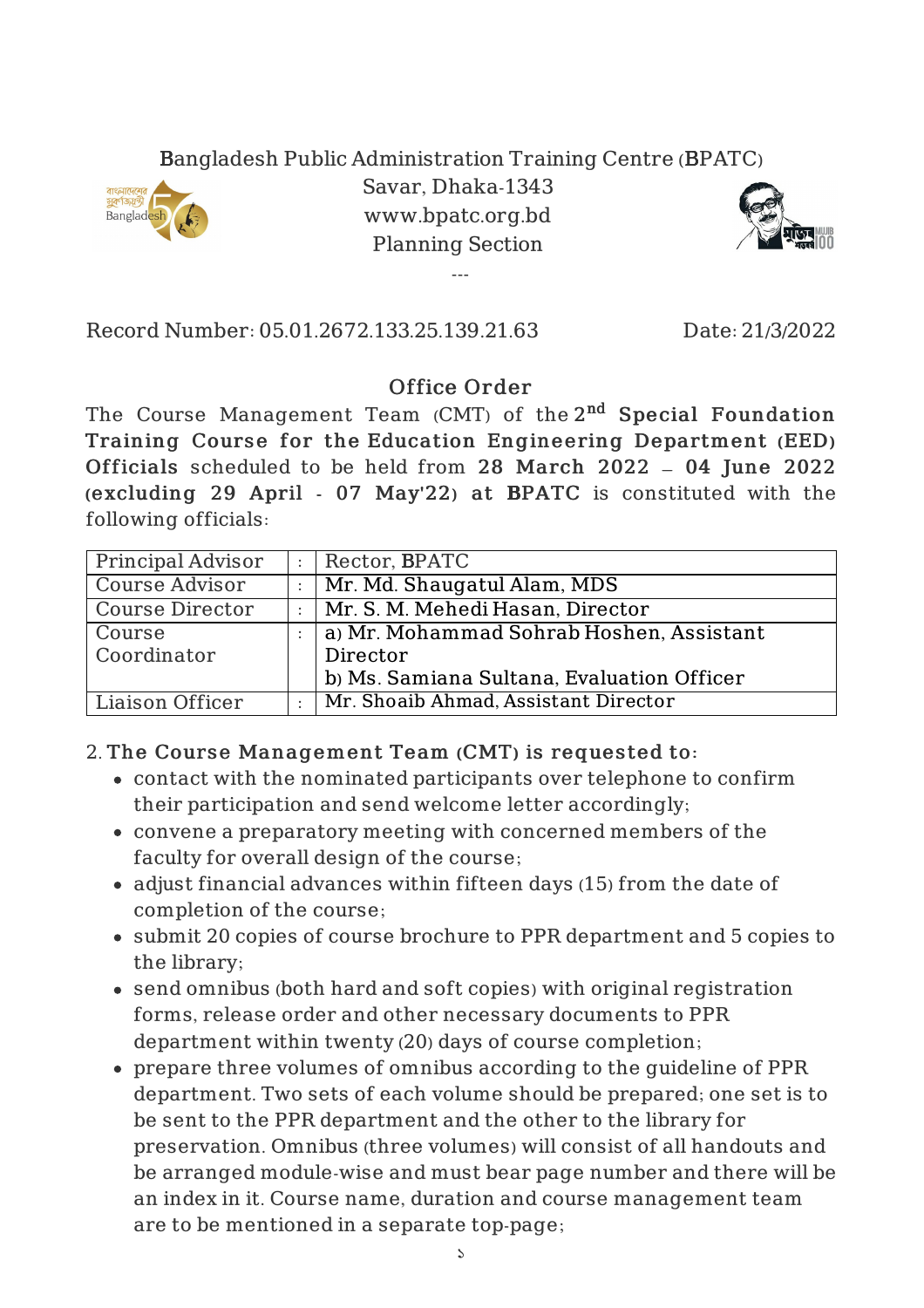- moreover, a profile of guest speakers is to be added in a separate page;
- send pen picture of the participants of the course to the Evaluation department within seven (7) working days of completion of the course;
- send a list of the participants to the Education Engineering Department and PPR department of BPATC at the first day of the course;
- send a copy of the release order to PPR department of BPATC on the closing day of the course;
- send soft copy of relevant papers to the programmer and MIS to publish on the BPATC's website;
- send a Completion Report (CR) of the course within 7 (Seven) working days after the course ends.

3. All courses of the Centre should run as per standard norms. Course Management Team (CMT) is expected not to deviate from the existing norms without prior approval of the Rector. If necessary, any deviation proposal may be discussed in the faculty meeting.

4. The order is issued with the approval of the competent authority.



Deputy Director Phone: 02224442080-86 Fax: 02224445029 Email: ppr.bpatc@gmail.com

Record Number:

Date: 21/3/2022

05.01.2672.133.25.139.21.63/1(92)

Copy for Kind Information and Necessary Action,

1) All Members (CMT), 2nd Special Foundation Training Course for the Department of Education Engineering Official, BPATC, Savar, Dhaka 2) Faculty (All), BPATC, Savar, Dhaka.

3) P. S. to Rector, BPATC, Savar, Dhaka (for kind information of the Rector)

4) Assistant Programmer-4, BPATC, Savar, Dhaka (please publish on the website of BPATC)